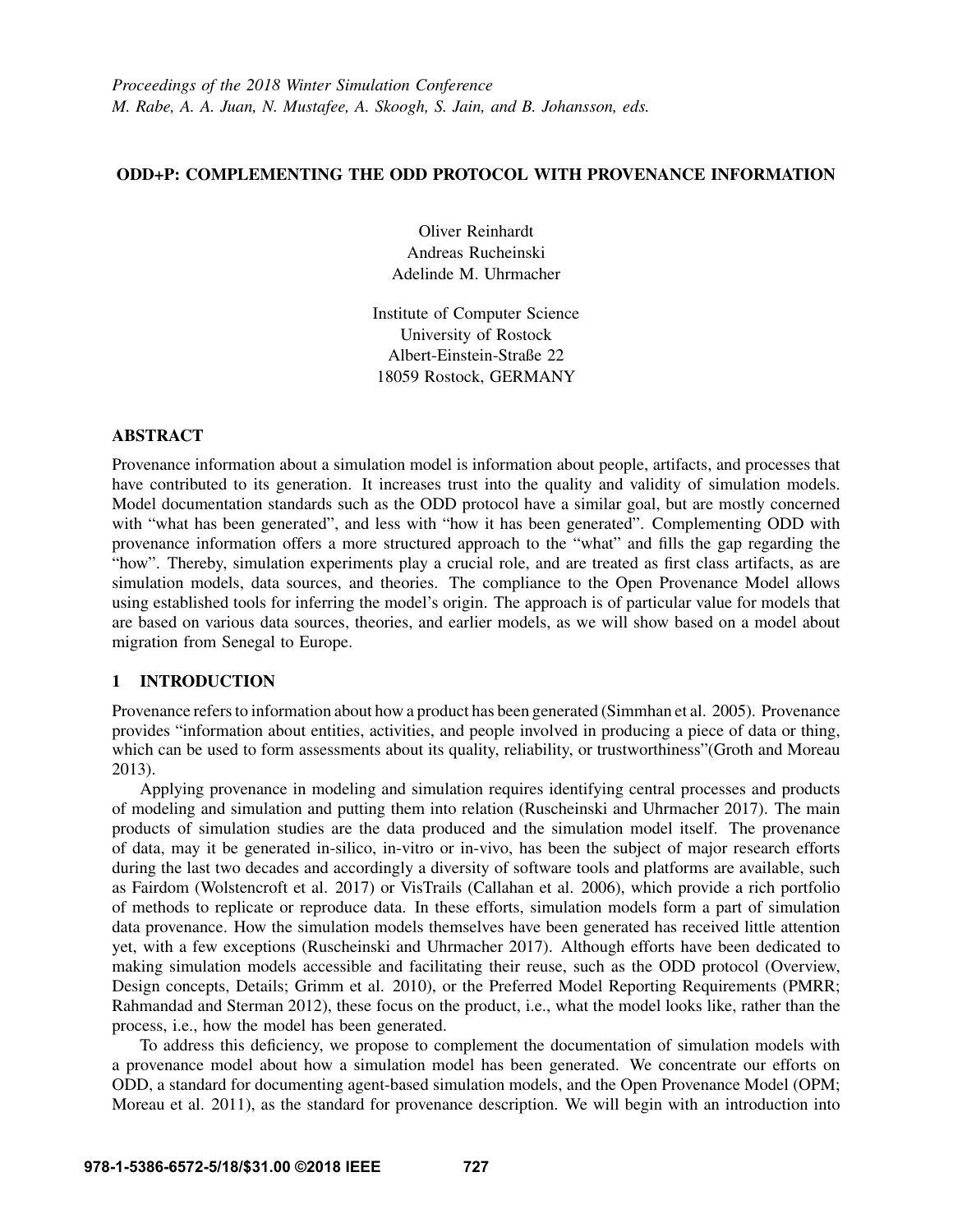ODD and OPM to afterward describe our approach, which we coin ODD+P (ODD + Provenance) and apply it to a simulation model about migration from Senegal to Europe.

## 2 The ODD Protocol

One of the main artifacts of interest in simulation studies is the simulation model. Detailed information about the model is crucial for assessing its validity, and for reproducing and reusing it. The ODD (Overview, Design concepts, and Details) protocol (Grimm et al. 2006) defines a structure to describe agent-based and individual-based simulation models. It makes the documentation of such models more rigorous, by defining the necessary elements for decribing a simulation model), and more accessible, by prescribing how these elements shall be organized. In recent years ODD has been widely adopted for agent-based modeling (Grimm et al. 2010; Schulze et al. 2017). The OpenABM computational model library recommends ODD for documenting the uploaded models (CoMSES Network 2018). ODD demands seven elements of model description (see Table 1), organized into three blocks: *Overview*, *Design concepts*, and *Details*.

| <b>Overview</b> | 1. Purpose                                                                                                                                                       |
|-----------------|------------------------------------------------------------------------------------------------------------------------------------------------------------------|
|                 | 2. Entities, state variables, and scales                                                                                                                         |
|                 | 3. Process overview and scheduling                                                                                                                               |
| Design concepts | 4. Design concepts (basic principles, emergence, adaptation, objectives, learning,<br>prediction, sensing, interaction, stochasticity, collectives, observation) |
| <b>Details</b>  | 5. Initialization<br>6. Input data<br>7. Submodels                                                                                                               |

Table 1: The seven elements of the ODD protocol (Grimm et al. 2010).

In the first block, *Overview*, the model is put into a context by describing its *Purpose* (first element), general information about the model structure (*Entities, state variables, and scales*), and the modeled processes (*Process overview and scheduling*). The third part also entails a description of how the model deals with time (discrete or continuous time) and how events are scheduled. All in all this shall allow an experienced reader to relate the model to other models of the field and assess its overall design and complexity. In the second block, *Design concepts*, the principles of the model's design are discussed. The block consist of only one element, also called *Design concepts*, which can consist of several aspects common in agent-based models. This includes information, e.g., on whether the agents are stochastic, how agents interact with each other, what specific sensing mechanisms are used. Much of the information in this block is not needed to replicate the model, but does inform the reader about the design decision made.

Our focus is on the third and final block, *Details*, which gives information necessary to re-implement the model. This includes model initialization, input data, and the model's submodels. In the *Initialization* element, the state of the model entities at the very beginning of a simulation run shall be laid out. How many entities of each type are there? How are they attributed? If the model is spatial, how are the agents distributed in space? And if it contains a social network, how are agents linked with each other? This also includes references to the data used to generate these initial conditions. In the *Input data* element the role and source of external data shall be described. Finally, in *Submodels* all the model components that deal with the processes introduced in the Overview block shall be explained in detail. This shall include "appropriate levels of explanation an justification", and at the same time remain concise and readable (Grimm et al. 2010). In case submodels are derived from independently published models or theories, the ODD contains references to the relevant literature.

While the widespread adoption of ODD shows it to be viewed as both practical and beneficial, the protocol has some shortcomings. An ODD document only describes a single model version, the documentation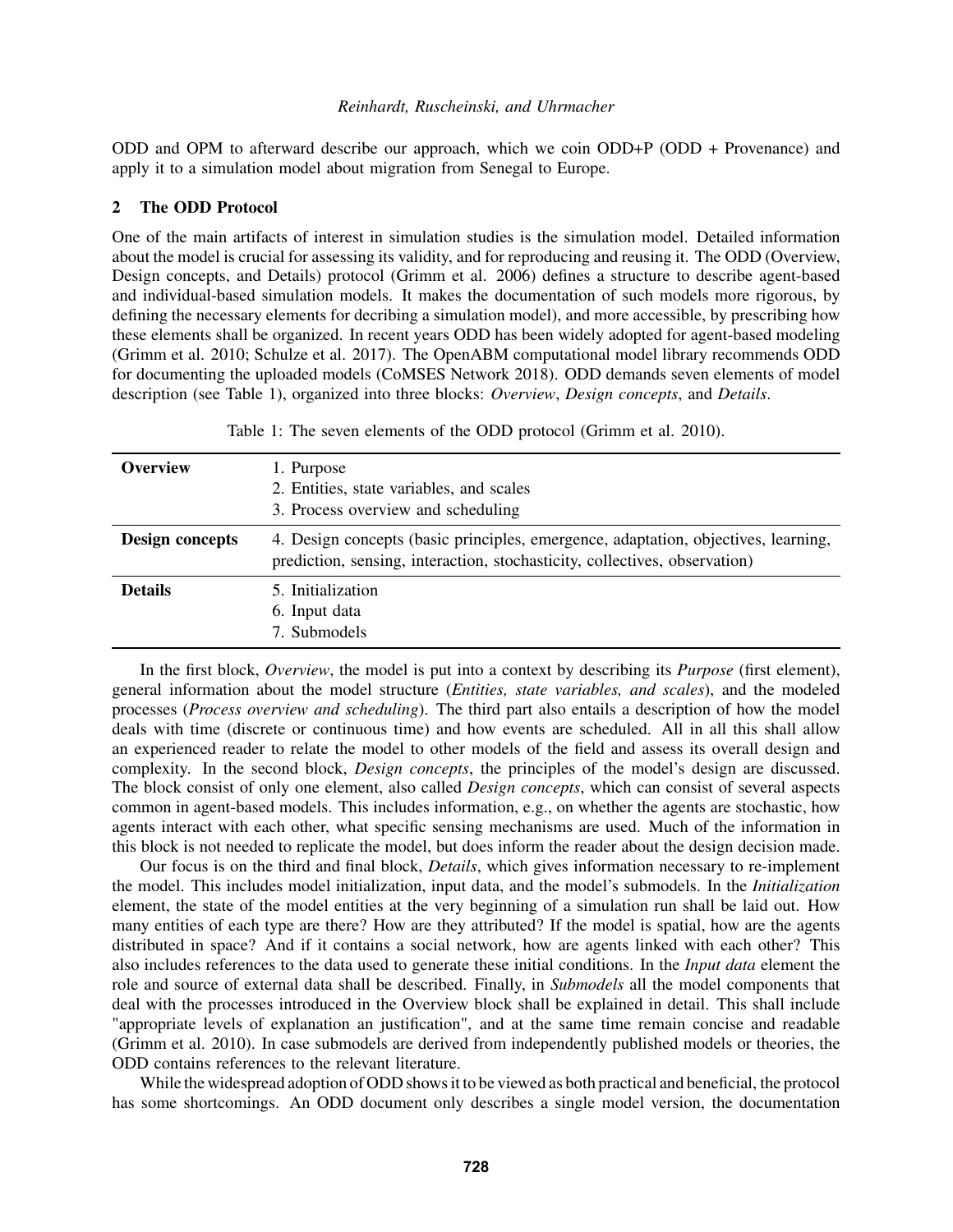of the evolution of the model is not foreseen by the protocol. Grimm et al. 2006 recommend a separate ODD description for each published model version, until a better solution has been established. While the protocol provides a general structure for documentation, it does not propose a structure for the ODDelements themselves. This is especially problematic for more complex elements, such as *Submodels*, where entire models have to be described. As a consequence, those descriptions are often not well structured (Grimm et al. 2010). While the authors of ODD find that the model documentation should be supplemented with a documentation of simulation experiments conducted with the model (Grimm et al. 2010), this is not addressed by the standard.

# 3 The Open Provenance Model

The Open Provenance Model (OPM; Moreau et al. 2011) allows to describe provenance information as a directed graph, where nodes represent *artifacts*, *processes*, or *agents*, while edges indicate dependencies. Here, *artifacts* are digital representations of entities within a computer system, in our case component models, data sources or experiment specifications. *Processes* represent activities performed with artifacts to generate new artifacts. And *agents* are the entities enabling and controlling the processes. Between these elements five dependencies are distinguished:

- 1. an artifact was *used* in a process,
- 2. an artifact *was generated by* a process,
- 3. a process *was controlled by* an agent,
- 4. a process *was triggered by* another process, and
- 5. an artifact *was derived from* another artifact.

In this paper we will focus on artifacts and processes, ignoring the agents, as we are less interested in "who did what" than in the "how was it done".

# 4 COMPLEMENTING ODD WITH PROVENANCE INFORMATION

A first step is to identify artifacts and processes of modeling and simulation. In (Ruscheinski and Uhrmacher 2017) we applied the Open Provenance Model to a cell biological model, and identified simulation model, simulation experiment, and data, which can be used as input, for validation, and for calibration, as artifacts of the simulation process. In other cases established theories and models also contribute to the simulation model. In the following, we will focus on these types of artifacts:

- 1. Data sources, from which data is used as an input in the sense of the ODD *Input* element, as well as for calibration and validation. The provenance model explicitly shows the different data sources and their role, allowing for reasoning about their relation.
- 2. Models and theories from literature, which form the theoretical foundation of the model. This includes, but is not limited to, theories, e.g., behavioral theories in models from the social sciences, simulation models, or statistical models, which might form submodels of the developed simulation model, or upon which the simulation model might be based. This allows for the assessment of the assumptions made, their limitations, and their compatibility, which is crucial for assessing the developed model as a whole.
- 3. Simulation experiment specifications, which we see as a product of the simulation experimentation process, that is crucial for reproducing the experimental results. A simulation experiment specification is everything that allows to precisely repeat the steps that generate the result of the experimentation.

The integration of the Open Provenance Model will provide additional structure to the ODD protocol, and, reaching beyond ODD, it integrates simulation experiments used for calibration and validation.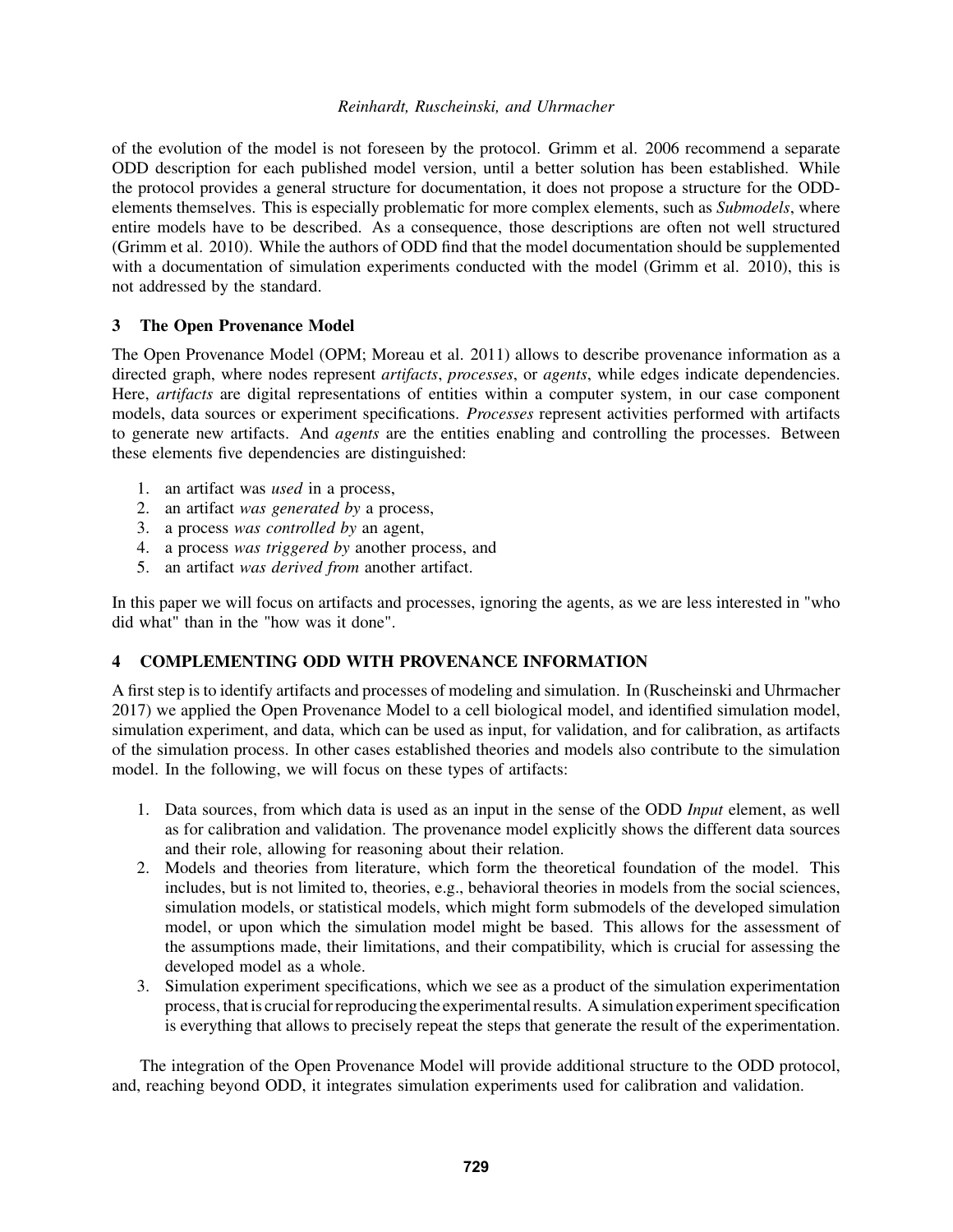While the Details block of ODD, especially the *Submodels* element, is concerned with documenting the artifacts, i.e., the submodels and data sources, it does not provide a way to present this information in a structured way. Therefore, a provenance model can complement ODD in two ways, corresponding with the two central goals of ODD – rigor and accessibility. Firstly, it provides the modeler with a guide for documenting these artifacts, providing a framework that contains all artifacts produced. Furthermore, all processes conducted during the development of the simulation model become explicit in the provenance model. These development processes, which are not directly considered by the ODD standard, are equally important to document. Secondly, it can provide the reader with an overview about the various artifacts, including submodels, and data sources, and their relation, making the Details block of ODD more accessible. The explicit documentation of the processes enables the reader to recreate them, which is necessary for exactly reproducing the model.

Simulation experiments, a crucial step in the model development process, form an important part of a simulation model's provenance. For assessing a model's validity it is necessary to know how the model was calibrated and validated, and what data was used in each of these steps. The provenance model will allow retracing crucial steps in the model generation process, and, due to the explicit representation of simulation experiment specifications, facilitate the replication of the experiments. When the experiment specification is even directly executable, the provenance model can be used to build a package containing all models and data needed to replicate the experiment, by packaging the experiment specification with all artifacts the experimentation process depends on.

## 5 CASE STUDY: A MODEL OF THE DECISION TO MIGRATE

We conduct our case study with a demographic model concerned with the process of forming a decision to migrate. The model (Klabunde et al. 2017b) explores the hypothesis that in a critical phase approximately between the ages of 18 and 40, individuals make a series of important life decision, e.g. to get married or to have children, with which the decision to migrate competes. In the simulation, it is tested whether based on this hypothesis the observed age pattern of migrants can be explained. Thereby, the linked life courses of individuals are in the focus. This includes marriage, fertility, and mortality of individuals, which are governed by stochastic rates, as well as income and expenses. The migration decision process itself is modeled based on the Theory of Planned Behavior (Ajzen 1991). The assumption is, that the decision to migrate is made in multiple stages, through which every potential migrant goes: an intention is formed, plans and then preparations are made, and finally the migration is attempted. Each agent has an intention to migrate, which, in accordance with the Theory of Planned Behavior, is derived from their attitude towards migration, their beliefs about social norms regarding migration, and their beliefs about behavioral control regarding migration. Those three factors are influenced by the agent's personal situation and his or her environment. A total of six free weighting parameters determines the strength with which different aspects influence the migration intention. Finally, the migration intention governs how fast the agent proceeds through the stages of the decision process.

The model was applied to the case of migration from Senegal to Europe. To this end marriage, fertility, mortality, income, and expenses submodels were estimated from data. For marriage a Coale-McNeill model (Coale and McNeil 1972) was fitted, using data from the Demographic and Health Survey of Senegal (DHS) for individuals in Senegal, and from the MAFE survey (Migration between Africa and Europe; Beauchemin 2015) for individuals who migrated. The individuals are then paired by employing a marriage market (Zinn 2012). Fertility was also estimated from DHS and MAFE data. For mortality a Heligman-Pollard model (Heligman and Pollard 1980) was fitted to data from the UN World Population Prospects 2015. Income is taken from IMF data, consumption from World Development Indicators. An initial population was sampled from the 1988 Senegal census. Initial wealth was estimated from data by Davies et al. (2011).

By adjusting the 6 free parameters the model was then calibrated to reproduce the distribution of the age at migration and the proportion of women among the migrants observed in the MAFE survey. Using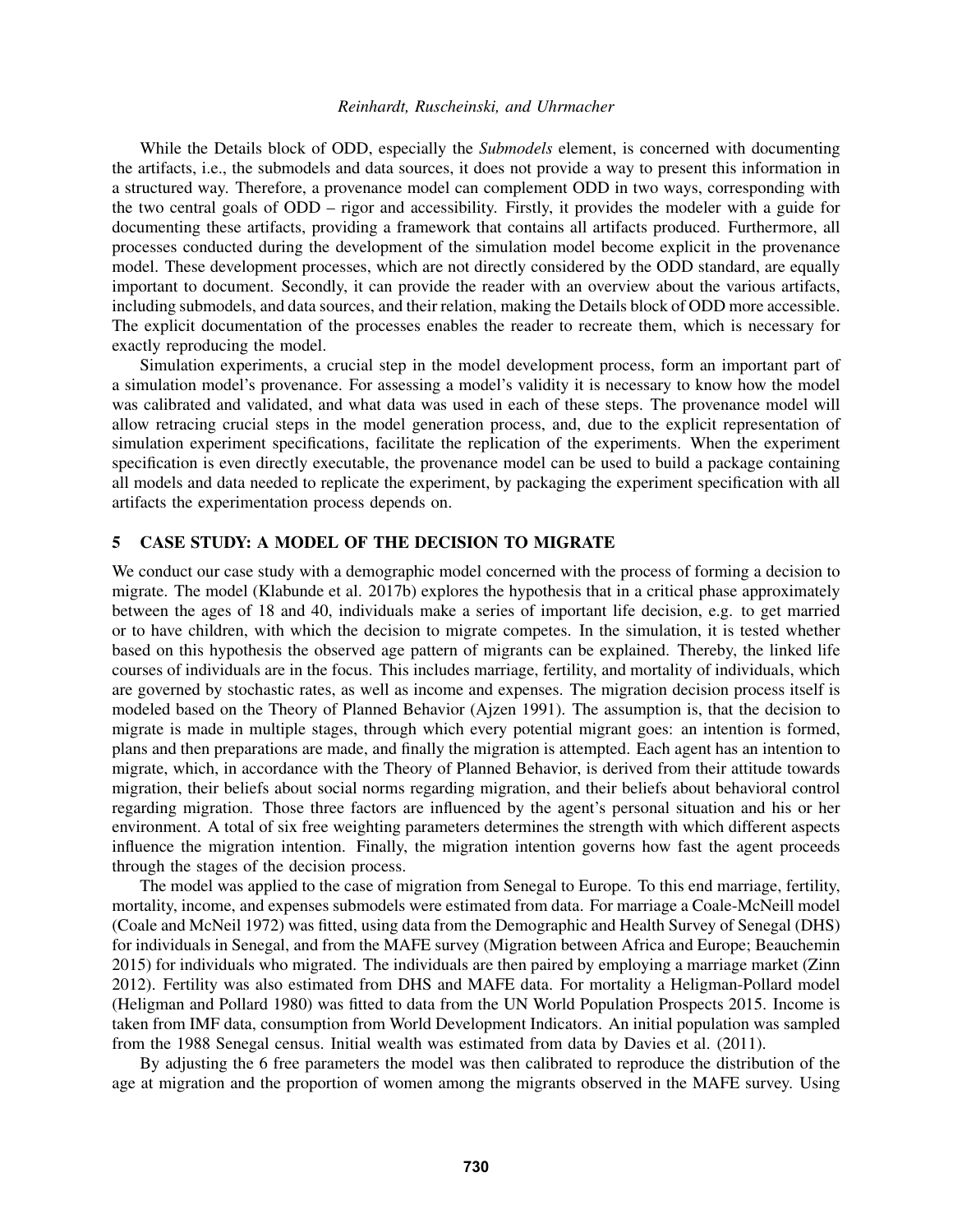the calibrated model they performed further experiments with different scenarios, adjusting the input data for income and fertility.

As can be seen, the migration decision model is made of several components, each derived from an established model from literature fitted to the case of the Senegal using various sources of data. The relation of these components and the data are crucial for the model as a whole. A thorough documentation of the component models, the data sources and their interaction is therefore essential and, due to the complexity of the model, non-trivial.

## 6 PROVENANCE OF THE SIMULATION MODEL

To demonstrate our approach, we reconstructed the provenance information about the migration decision process model from the publication about the model (Klabunde et al. 2017b), the ODD description (Klabunde et al. 2015), and the information provided together with the model in the OpenABM model repository (Klabunde et al. 2017a).

The result (show in Figure 1), is by no means complete, due to the limited amount of information we have. The migration decision process model itself *(mig. mod.)* is shown as an artifact on the left side of the figure. It was produced through composing its submodels (*comp. model*).



Figure 1: Open Provenance Model for the migration decision model, derived from publications about the model. For a short description of the artifacts and processes in this figure, see Table 2 in Appendix A.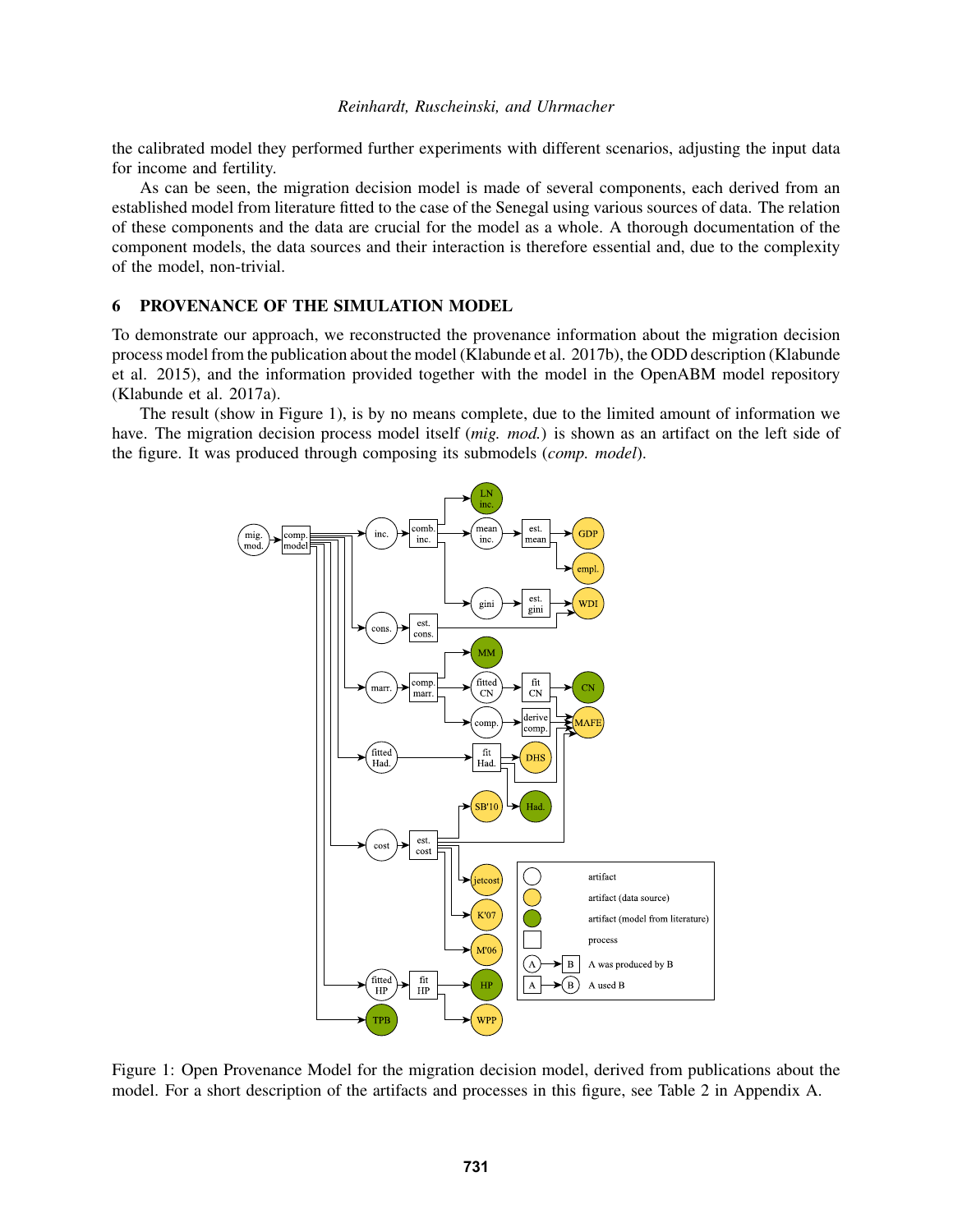We will now look at one of the components, the mortality model, in detail. The mortaliy model (*fitted HP*) is directly derived from the Heligman-Pollard model of mortality (*HP*), an established statistical mode (Booth and Tickle 2008). It was produced through the process of statistically fitting the Heligman-Pollard model (*fit HP*) to the UN World Population Prospects 2015 data on mortality in Senegal (*WPP*).

For the reader of the ODD document, Figure 1 provides an overview about the model and its components, and put the components into a relation with the literature models and data sources they are derived from. For example, in the provenance model it is made explicit, that the mortality component of the model is derived from the Heligman-Pollard model. That model is widely applied and its validity for different applications has been assessed (Booth and Tickle 2008).

In addition, during model development the structured approach of the Open Provenance Model can help guiding the documentation of the model, especially the Details block of ODD. In the ODD specification of the migration decision model (Klabunde et al. 2015), for example, the mortality component is missing, apart from a remark that mortality is only age- and sex-dependent.

The provenance model does not only consider the artifacts, but also the processes through which they were derived. However, even in the extended documentation, where the mortality component it documented (Klabunde et al. 2017a), it is not clear how the mortality component was produced, i.e., what data was selected from the source, and what methods were employed to fit the model. Similarly, the other fitting processes are not documented in sufficient detail to assess the quality and validity of the simulation model. Therefore, more details about the processes, e.g., in terms of simulation experiments, are needed.

## 7 SIMULATION EXPERIMENTS AS PART OF A MODEL'S PROVENANCE

Simulation experiments are crucial in developing simulation models. Therefore, they constitute essential information on how a simulation model has been generated. Thus, we have also reconstructed the provenance information for the simulation experiments conducted by Klabunde et al. (Figure 2), including the calibration of the model and the execution of predictive experiments with the calibrated model. The calibration of the model was a two-step process, corresponding to two calibration targets: the proportion of female to male migrants (*sex prop.*), and the age distribution at time of migration (*age dist.*). Both of these targets were derived from the MAFE data set. All of the experiments rely on a suitable initial population (*init. pop.*) which was produced in a multi-step process relying on several data sources (see Figure 2 for details). While the description of the initial state is viewed as a part of the model documentation by the authors of ODD, and therefore included in ODD, we included it in the simulation experiments. This corresponds with the fact that the initial population is experiment-specific, as one might want to use different initial populations for different experiments. Note that the Figure references the artifacts *mig. model*, which is produced in Figure 1 and thus links the two parts of the provenance model, and *MAFE*, which is also identical to the artifact of the same name mentioned in Figure 1.

In the first step of calibration, Klabunde et. al. experimented with the model (*exp. cand.*) to find a set of candidate parameter combinations which can reproduce the proportion of female to male migrants (*sex prop.*) sufficiently well. Apart from the target proportion this process uses the (as yet uncalibrated) migration model (*mig. mod.*) as well as the initial population. The product of this process is twofold: Firstly, of course, the experimentation produces the set of candidate parameter combinations (*cand. set*). The second product is a specification of the experiment, which contains all details needed to reproduce the experimental results. A similar pattern can be seen for the second step of calibration (*exp. age*) and the predictive experiment (*exp. scen.*).

For using the provenance model to ensure reproducibility of the conducted simulation experiments, having the experiment specification as an explicit artifact is crucial. To demonstrate how this can be achieved, we have implemented a calibration experiment similar to *age exp.* in SESSL (Simulation Experiment Specification via a Scala Layer; Ewald and Uhrmacher 2014), see Figure 3. SESSL is an internal domain specific language, based on the general programming language Scala, for the specification of simulation experiments. All experiment specifications in SESSL are valid Scala code and directly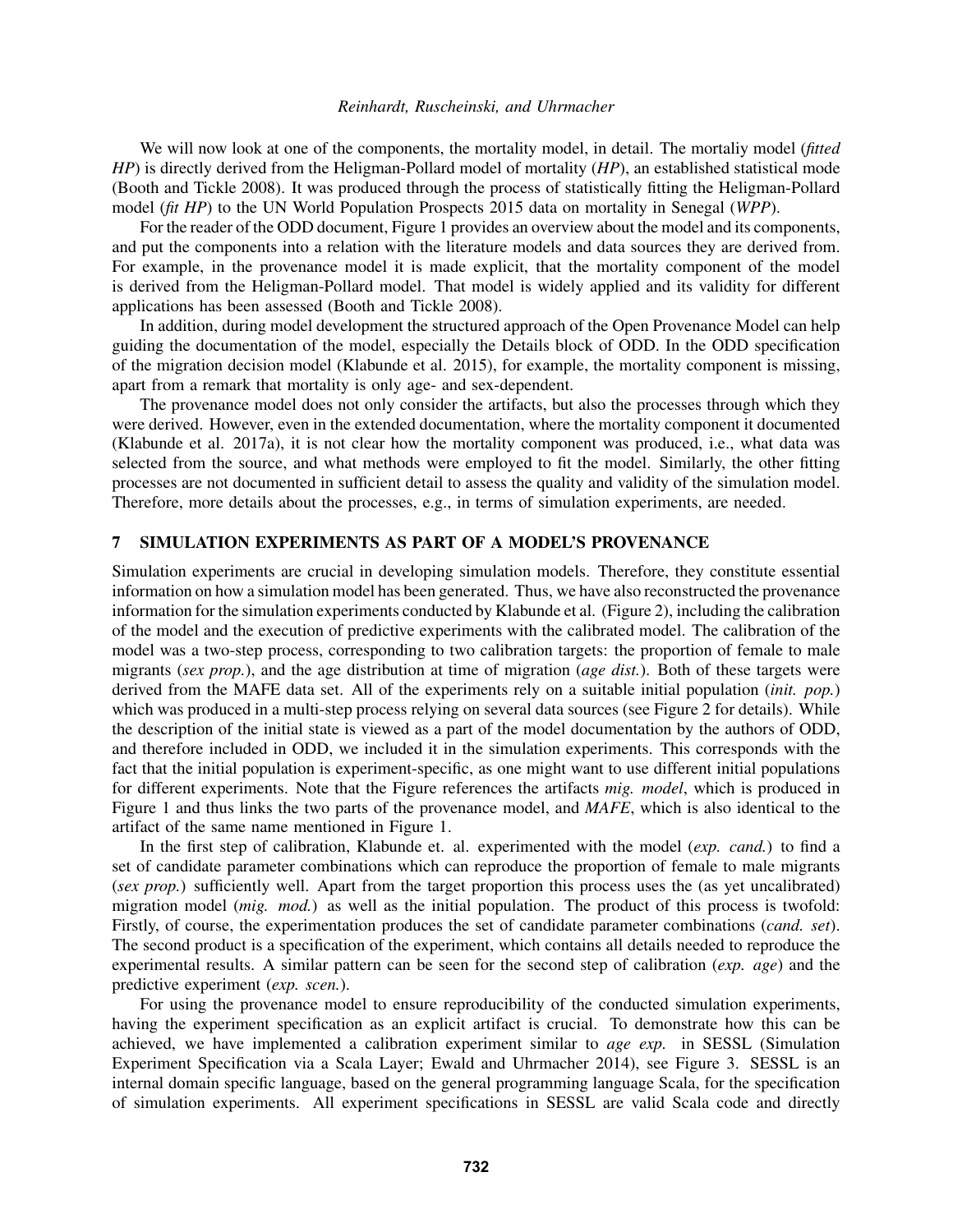

Figure 2: Open Provenance Model for the simulation experiments. Note that the artifacts *mig. mod.* and *MAFE* are identical to the artifacts of the same name in Figure 1. For a short description of the artifacts and processes in this figure, see Table 3 in Appendix A.

executable, allowing for the reproduction of any experiment given its SESSL-specification and the model and data files referenced by it. Using the provenance model and the executable experiment specification we can now build a package that contains all information and data needed to reproduce the experiment. We have to include the experiment specification and all the artifacts used by the experimentation process (similar to Murta et al. 2014).

Provenance information about the simulation experiment can be used, similar to provenance of the model, to trace the origin of data and methods used in the experiment. The origin of the data is especially of interest for validation and calibration experiments, because if the same data used for the calibration of the simulation is also used for validation of the simulation model, the validation result would be invalid. Further, the provenance information allows identifying all artifacts that have been used for executing the simulation experiment. These can be bundled into a container which contains all the data sources, the simulation model and the simulation experiment specification. The container can be then shared to replicate the simulation results.

## 8 CONCLUSION

With ODD+P we demonstrated how provenance information about simulation models based on the Open Provenance Model (OPM) can form a valuable addition to the ODD protocol. Firstly, the approach guides the modeler in documenting artifacts and processes that contributed to the development of a simulation model. Secondly, it structures the ODD Details block in terms of artifacts, including submodels, and data sources, processes, their relation and roles, adding to the rigor and accessibility of ODD. In our case study on an agent-based migration model, the provenance information supported an efficient communication of the mortality component, and the simulation model as a whole. It enabled us to reconstruct assumptions made by the submodels, the theories they were derived from, methods used for developing them, and data sources used for fitting parameters of the simulation model.

With a standardized provenance model such as OPM, inference mechanisms such as the OPM-level query language OPQL (Lim et al. 2011), can be employed to answer questions about the provenance of a simulation model. For example if we identify an methodological error in the collection of a dataset we can use the provenance model to infer all affected model components which need to be revised.

We have derived the provenance information post factum from model documentation. Ideally the provenance information is collected directly during a simulation study. Different methods such as version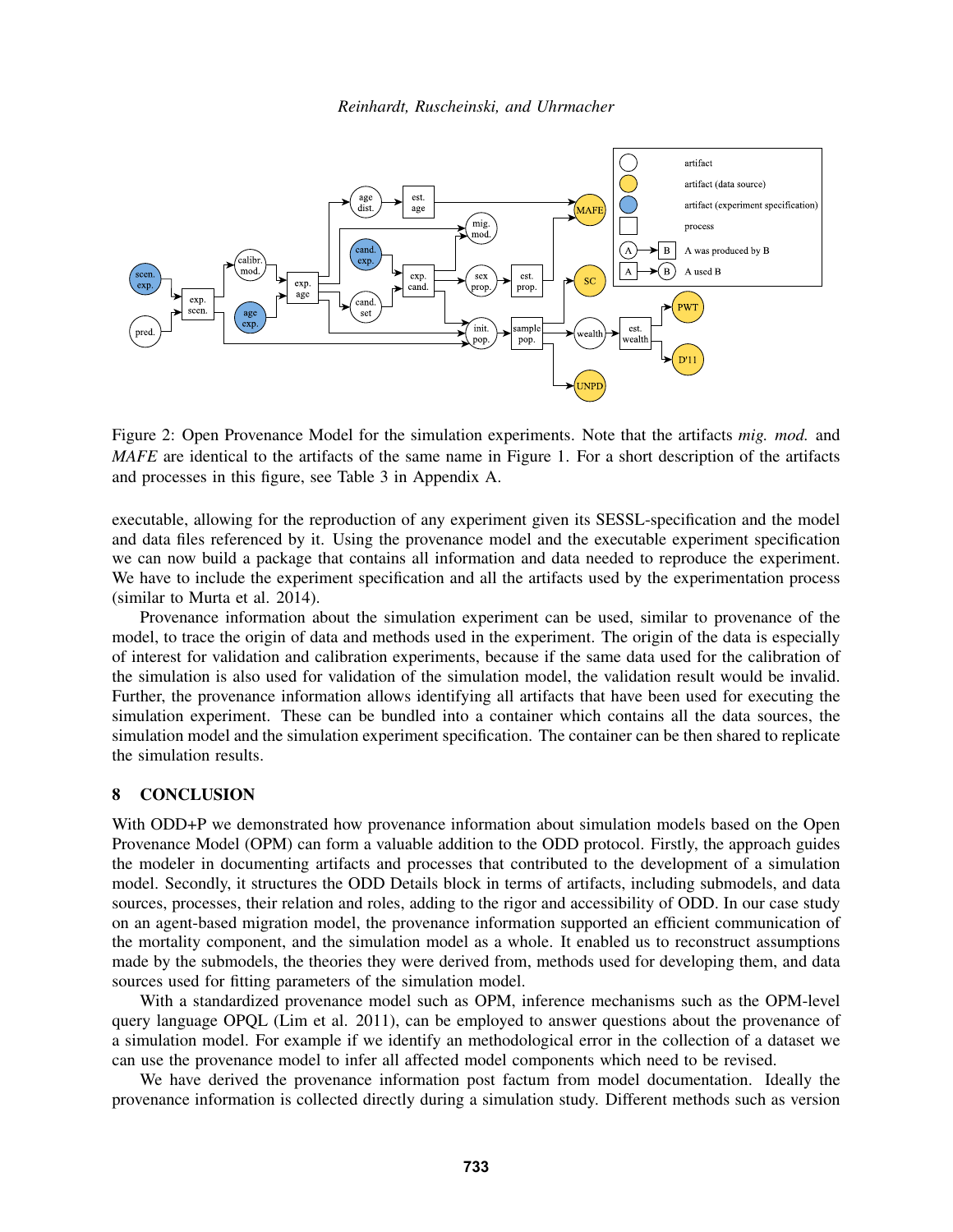```
minimize{ (params, objective) => execute(
2 new Experiment with ParallelExecution with ParameterMaps with Observation {
3 model = "migration/migration.ml3"
4 simulator = NextReactionMethod()
5 parallelThreads = -16 \mid replications = 1
7 initializeWith(new JsonStateBuilder("migration/initialstate2000.json"))
8 startTime = 1982
9 stopTime = 2050
10
11 fromFile("migration/maleMortality.csv")(); fromFile("migration/femaleMortality.csv")()
12 fromFile("migration/fertility.csv")(); fromFile("migration/income.csv")()
13 fromFile("migration/ageDifferenceModifier.csv")(); fromFile("migration/baseMarriageRate.csv")()
14 fromFile("migration/borderEnforcement.csv")(); fromFile("migration/disc.csv")()
15
16 \vert set("minFertilityAge" <~ 12, "maxFertilityAge" <~ 49, "ageOfAdulthood" <~ 16, "ageOfRetirement" <~ 65,
17 "minMarriageAge" <~ 9, "maxMarriageAge" <~ 60, "meanMigrationStartAge" <~ 17,
18 \vert "spouseAqeModifier" <\sim -0.01301431, "intercept" <\sim -0.490129556,
19 \vert "homeCountryGini" < 0.4, "hostCountryGini" < 0.3)
20
21 for ((param, value) <- params.values) set(param <~ value)
22
23 observeAt(Change(agentType = "Person", field = "migrationStage",
24 filter = "ego.migrationStage = 'migrated' \& ego.planningTime != 0")) {
25 observe("migrationAge" \sim expression("ego.age"))
26 }
27
28 withReplicationsResult { replication =>
29 val ages = values[Double](replication, "migrationAge")
30 val relFreqs = ages.groupBy(age => age.toInt).mapValues(\angle.size.toDouble / ages.size)
31 objective \leq util.math.Misc.mse(
32 CalibrationData.referenceAges,
33 Range.inclusive(0, 52).map(relFreqs.withDefaultValue(0.0)))
34 }
35
36 def values[T](result: ObservationReplicationsResultsAspect, name: String): Iterable[T] =
37 for (run <- result.runs if run ? name; value <- run.values[T](name)) yield value
38 })
39 } using new Opt4JSetup {
40 param("xi", 0.05, 0.1, 0.5)
41 param("zeta", 1.0, 10.0, 100.0)
42 param("alpha", 0.0005, 0.0005, 0.002)
43 param("beta", 50.0, 100.0, 1000.0)
44 param("gamma", 0.0001, 0.0005, 0.001)
45 | param("rho", 0.05, 0.1, 0.02)
46 optimizer = ParticleSwarmOptimization(particles = 1, iterations = 1)
47
48 withOptimizationResults(results => println("Overall results: " + results.head))
49 }
```
Figure 3: Specification of a calibration experiment in SESSL. In line 1 it is stated, that in the experiment an objective shall be minimized. The objective is the result of the simulation experiment specified in line 2–38. In line 2 a Scala object that represents a simulation experiment is created. The experiment uses parallel execution and parameter maps, which represent time-series parameters, and contains observations. In line 3–9 the model file is set and the simulator configured. In line 11–19 the fixed model parameters are set. This includes time-series parameters, e.g., for age-dependent mortality rates, as well as simple parameter constants. Line 21 sets the varied model parameters to the values the optimization algorithm demands. In line 10–16 the objective of optimization, the mean squared error between the simulated age distribution and the age distribution derived from the MAFE data, is calculated. The latter is provided by the Scala object CalibrationData. In line 18–19 a function is defined, that is used in the calculation of the objective.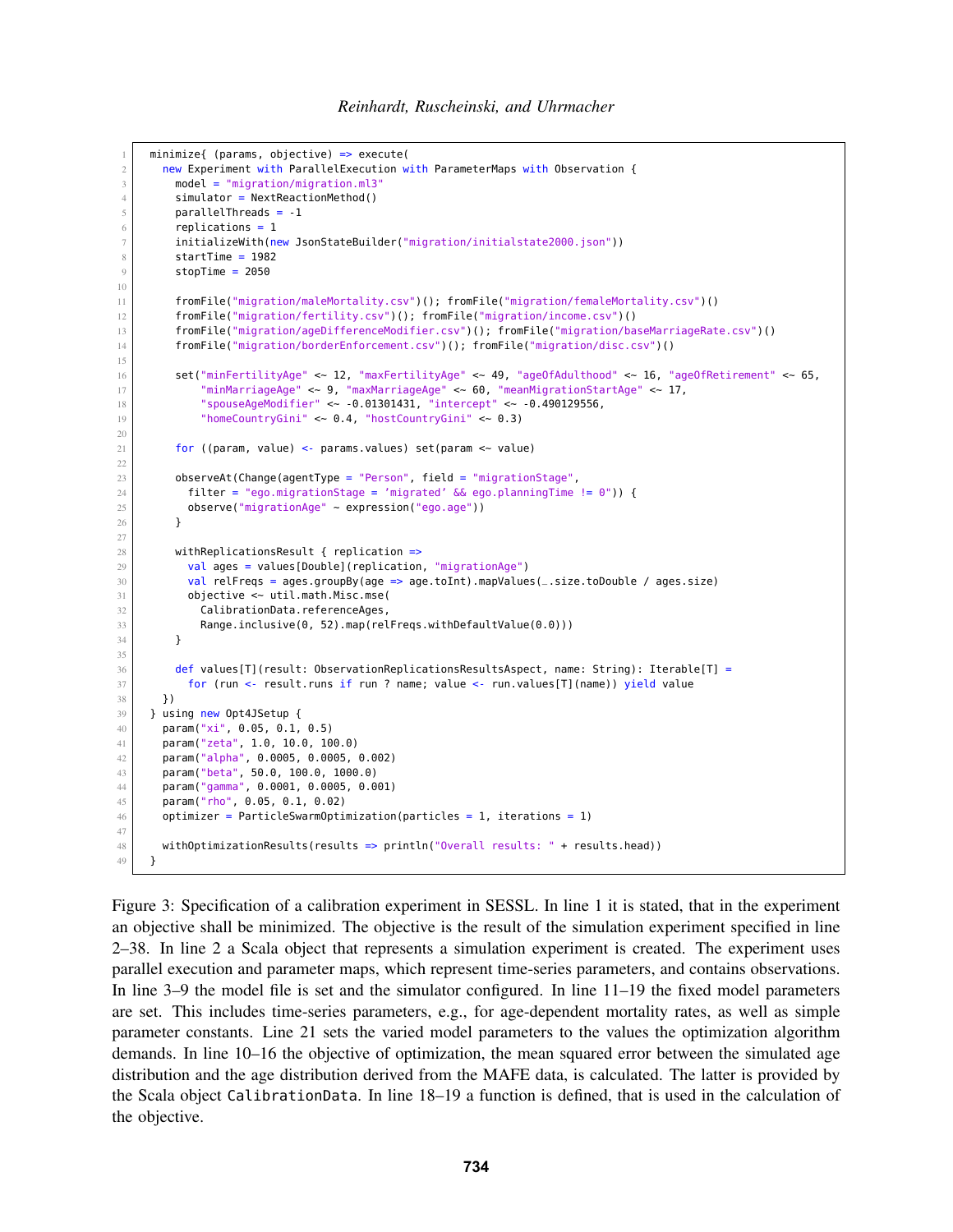control systems, scientific workflows, experiment scripts and domain specific languages allow for either intrusively, with further action from the modeler required, or non-intrusively, collecting crucial provenance information of simulation models (Ruscheinski and Uhrmacher 2017; Murta et al. 2014). However, they have still to be brought together effectively to support establishing provenance as salient meta-data of simulation models, and thus increasing trust into the quality and validity of simulation models.

# ACKNOWLEDGMENTS

This research was supported by the German Research Foundation (DFG) via research grants UH-66/15 and UH-66/18. The authors thank Tom Warnke for his assistance with SESSL experiments.

# A APPENDIX

| Id.          | <b>Description</b>                                            | Reference               |
|--------------|---------------------------------------------------------------|-------------------------|
| <b>CN</b>    | Coale-McNeil model of transition rates to marriage            | (Coale and McNeil       |
|              |                                                               | 1972)                   |
| comb. inc.   | combination of the estimated income measures to derive esti-  | (Klabunde et al. 2017a) |
|              | mated income distributions for Senegal and France             |                         |
| comp.        | partner compatibility measure to use by the marriage market   | (Klabunde et al. 2015)  |
| comp. marr.  | composition of the different components of the marriage model | (Klabunde et al. 2017a; |
|              |                                                               | Klabunde et al. 2017b)  |
| comp. mod.   | composition of the different components of the migration de-  | (Klabunde et al. 2017b) |
|              | cision model                                                  |                         |
| cons.        | consumption time series for Senegal and France                | (Klabunde et al. 2017a) |
| cost         | migration cost model                                          | (Klabunde et al. 2017a) |
| derive comp. | derivation of a compatibility measure from the MAFE data      | (Klabunde et al. 2015)  |
| <b>DHS</b>   | Senegal Demographic and Health Survey 1986 - 2014             |                         |
| empl.        | IMF employment data                                           |                         |
| est cons.    | estimation of a consumption time series                       | (Klabunde et al. 2017a) |
| est. cost    | estimation of the mean migration cost as a weighted average   | (Klabunde et al. 2017a) |
|              | of the migration cost when using different modes of transit   |                         |
| est. gini    | estimation of Gini indices in Senegal and France              | (Klabunde et al. 2017a) |
| est. mean    | estimation of a mean income time series in Senegal and France | (Klabunde et al. 2017a) |
| fit CN       | fitting of the Coale-McNeil model to the Senegal data         | (Klabunde et al. 2017a; |
|              |                                                               | Klabunde et al. 2017b)  |
| fit Had.     | fitting of the Hadwiger model to the Senegal data             | (Klabunde et al. 2017a) |
| fit HP       | fitting of the Heligman-Pollard model to the Senegal data     | (Klabunde et al. 2017a) |
| fitted CN    | fitted Coale-McNeil model                                     | (Klabunde et al. 2017a) |
| fitted Had.  | fitted Hadwiger model                                         | (Klabunde et al. 2017a) |
| fitted HP    | fitted Heligman-Pollard model                                 | (Klabunde et al. 2017a) |
| <b>GDP</b>   | <b>IMF GDP</b> data                                           |                         |
| gini         | Gini index estimation for Senegal and France                  | (Klabunde et al. 2017a) |
| Had.         | Hadwiger model of fertility rates                             | (Hadwiger 1940)         |
| HP           | Heligman-Pollard model of age-dependent force of mortality    | (Heligman and Pollard   |
|              |                                                               | 1980)                   |

# Table 2: Artifacts and processes shown in Figure 1.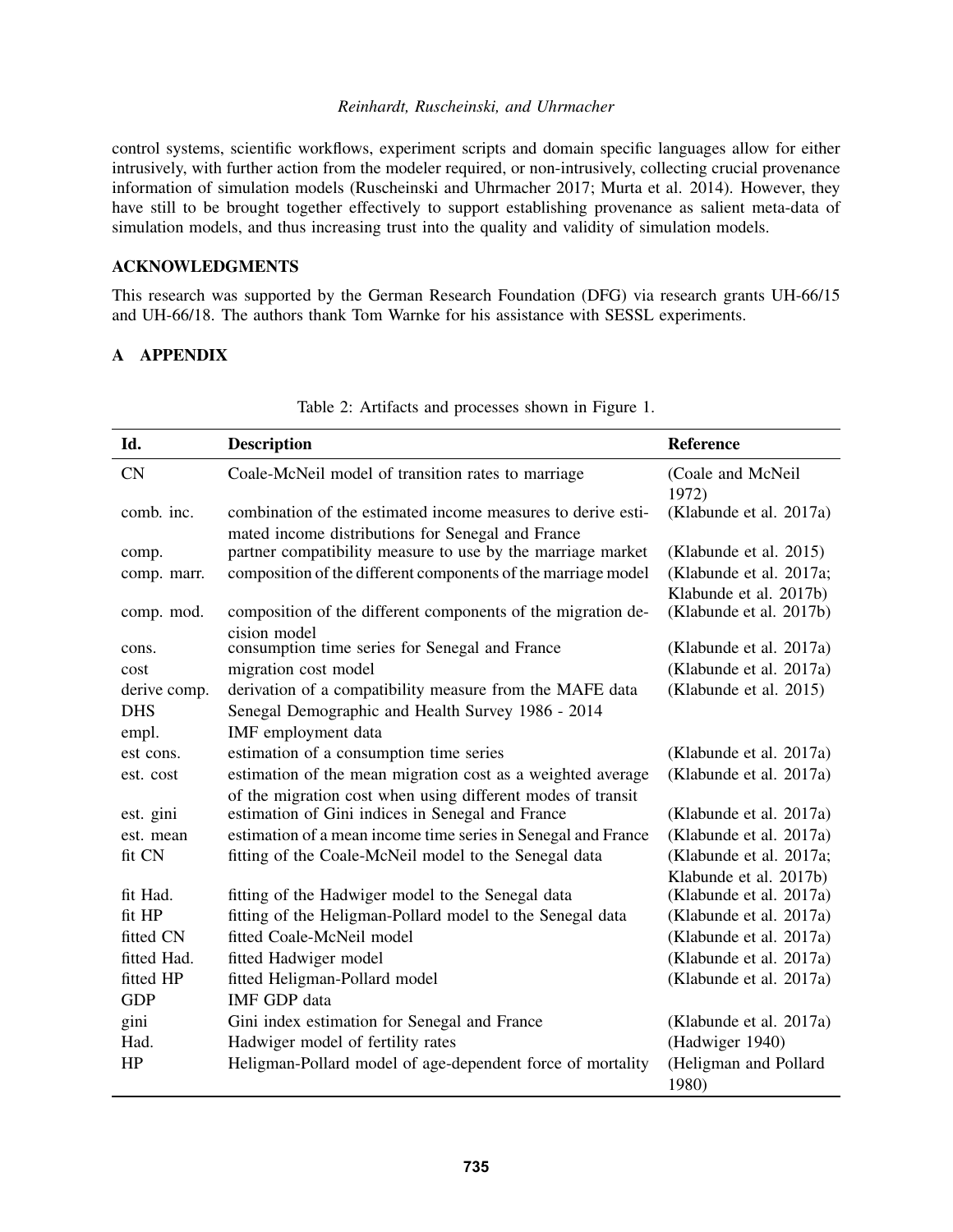| <b>Description</b>                                            | Reference                                                                                                                                                                                                                                                                                                                          |
|---------------------------------------------------------------|------------------------------------------------------------------------------------------------------------------------------------------------------------------------------------------------------------------------------------------------------------------------------------------------------------------------------------|
| lognormal income distributions for Senegal and France at mul- | (Klabunde et al. 2017a)                                                                                                                                                                                                                                                                                                            |
| tiple times                                                   |                                                                                                                                                                                                                                                                                                                                    |
|                                                               |                                                                                                                                                                                                                                                                                                                                    |
| estimations of the cost of migration by boat from Senegal to  | (Kohnert 2007)                                                                                                                                                                                                                                                                                                                     |
| the Canary Islands by Kohnert                                 |                                                                                                                                                                                                                                                                                                                                    |
|                                                               | (Bandourian et al.                                                                                                                                                                                                                                                                                                                 |
|                                                               | 2002)                                                                                                                                                                                                                                                                                                                              |
|                                                               | (van Moppes 2006)                                                                                                                                                                                                                                                                                                                  |
| to various points in Europe by van Moppes                     |                                                                                                                                                                                                                                                                                                                                    |
|                                                               | (Beauchemin 2015)                                                                                                                                                                                                                                                                                                                  |
| marriage model component                                      | (Klabunde et al. 2017a)                                                                                                                                                                                                                                                                                                            |
| mean income time series for Senegal and France                | (Klabunde et al. 2017a)                                                                                                                                                                                                                                                                                                            |
| migration decision process model (see also Table 3)           | (Klabunde et al. 2017b)                                                                                                                                                                                                                                                                                                            |
| marriage market for matchmaking                               | (Zinn 2012)                                                                                                                                                                                                                                                                                                                        |
| estimation of the cost for smugglers for illegal migration by | (Schmid and Borchers)                                                                                                                                                                                                                                                                                                              |
|                                                               | 2010)                                                                                                                                                                                                                                                                                                                              |
| Theory of Planned Behavior as model of a decision process     | (Ajzen 1991)                                                                                                                                                                                                                                                                                                                       |
|                                                               |                                                                                                                                                                                                                                                                                                                                    |
| UN World Population Prospects 2015                            |                                                                                                                                                                                                                                                                                                                                    |
|                                                               | flight cost data retrieved from jetcost.de (specifics unknown)<br>lognormal distribution as model for income distributions<br>estimations of the cost of the migration by boat from Senegal<br>Migration from Africa to Europe dataset (see also Table 3)<br>plane and ship by Schmid and Borchers<br>World Development Indicators |

# Table 2: (continued)

Table 3: Artifacts and processes shown in Figure 2.

| Id.          | <b>Description</b>                                              | <b>Reference</b>        |
|--------------|-----------------------------------------------------------------|-------------------------|
| age dist.    | age distribution of migrants                                    | (Klabunde et al. 2017b) |
| age exp.     | calibration experiment for calibrating the age distribution of  | (Klabunde et al. 2017b) |
|              | migrants produced by the model                                  |                         |
| calibr. mod. | calibrated migration decision model                             | (Klabunde et al. 2017b) |
| cand. exp.   | candidate selection experiments, selecting parameter combi-     | (Klabunde et al. 2017b) |
|              | nations which reproduce the proportion of female migrants       |                         |
| cand. set.   | set of candidate parameter combinations                         | (Klabunde et al. 2017b) |
| D'11         | Davies et al. about the level and distribution of global house- | (Davies et al. 2011)    |
|              | hold wealth                                                     |                         |
| est. age     | estimation of the age distribution of migrants                  | (Klabunde et al. 2017b) |
| est. prop.   | estimation of the proportion of female migrants                 | (Klabunde et al. 2017b) |
| est. wealth. | estimation of the wealth distribution in the initial population | (Klabunde et al. 2017a) |
| exp. age     | age calibration experimentation                                 | (Klabunde et al. 2017b) |
| exp cand.    | candidate selection experimentation                             |                         |
| exp. scen.   | scenario experimentation with modified income growth in         | (Klabunde et al. 2017b) |
|              | Senegal                                                         |                         |
| init pop.    | initial population for the simulation                           | (Klabunde et al. 2017a) |
| <b>MAFE</b>  | Migration from Africa to Europe dataset (see also Table 2)      | (Beauchemin 2015)       |
| mig. mod.    | migration decision process model (see also Table 2)             | (Klabunde et al. 2017b) |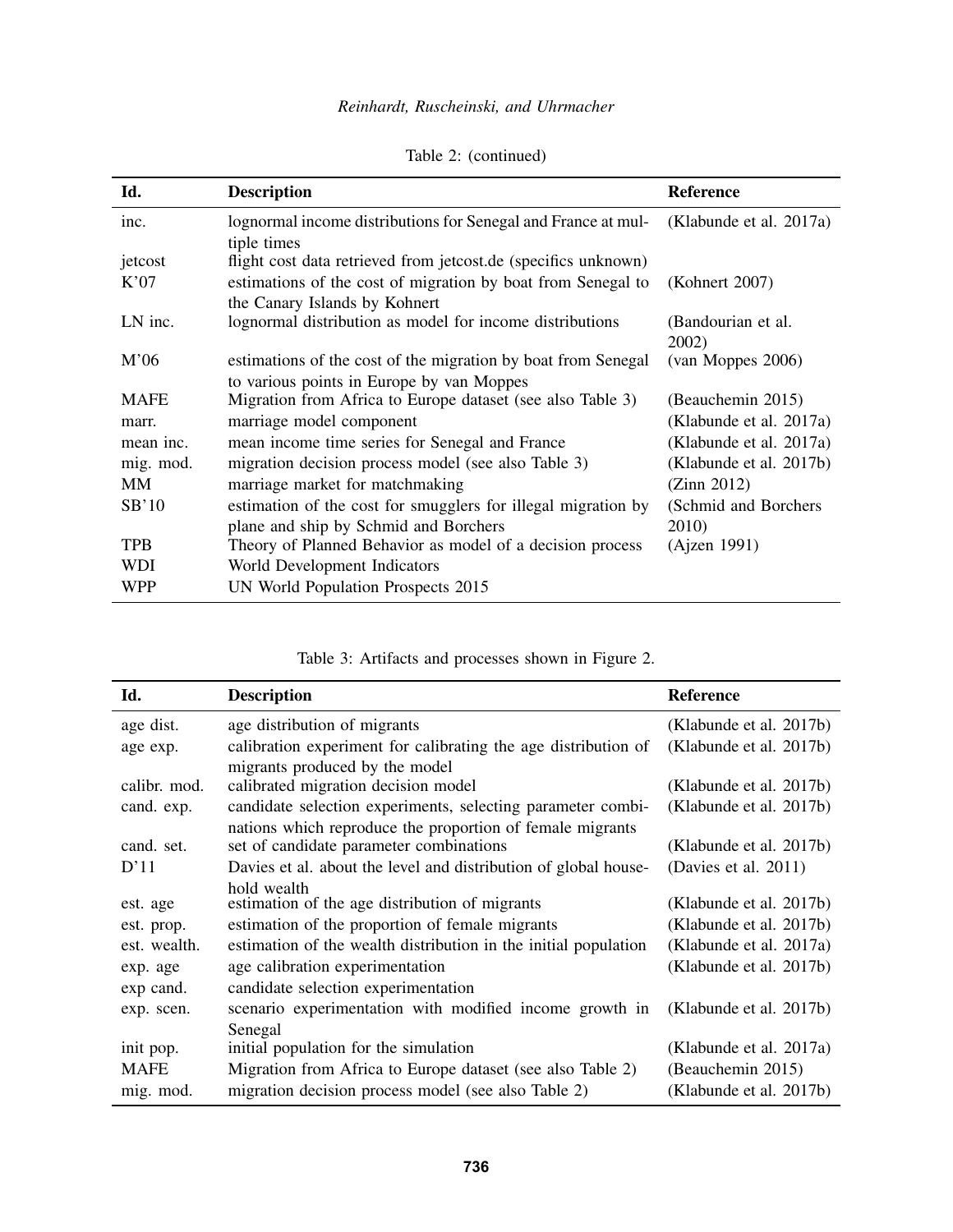| Id.         | <b>Description</b>                                                                 | <b>Reference</b>        |
|-------------|------------------------------------------------------------------------------------|-------------------------|
| pred.       | predicted rate of migration with modified income growth in (Klabunde et al. 2017b) |                         |
|             | senegal                                                                            |                         |
| <b>PWT</b>  | Penn World Table 6.1                                                               |                         |
| sample pop. | sampling of an initial population from the census data                             | (Klabunde et al. 2017a) |
| SC.         | Senegal Census 1988                                                                |                         |
| scen. exp.  | experiment with modified income growth in senegal                                  | (Klabunde et al. 2017b) |
| sex prop.   | proportion of female migrants                                                      | (Klabunde et al. 2017b) |
| <b>UNPD</b> | UN Population Division data about the age structure of Sene-                       |                         |
|             | galese in France in 1982                                                           |                         |
| wealth      | estimated distribution of household wealth in Senegal                              | (Klabunde et al. 2017a) |

Table 3: (continued)

#### **REFERENCES**

- Ajzen, I. 1991. "The Theory of Planned Behavior". *Organizational Behavior and Human Decision Processes* 50(2):179–211.
- Bandourian, R., J. McDonald, and R. S. Turley. 2002. "A Comparison of Parametric Models of Income Distribution Across Countries and Over Time". SSRN Scholarly Paper ID 324900, Social Science Research Network, Rochester, NY.
- Beauchemin, C. 2015. "Migration between Africa and Europe (MAFE): Looking beyond Immigration to Understand International Migration". *Population* 70(1):13–38.
- Booth, H., and L. Tickle. 2008. "Mortality Modelling and Forecasting: A Review of Methods". *Annals of Actuarial Science* 3(1-2):3–43.
- Callahan, S. P., J. Freire, E. Santos, C. E. Scheidegger, C. T. Silva, and H. T. Vo. 2006. "VisTrails: Visualization Meets Data Management". In *Proceedings of the 2006 ACM SIGMOD International Conference on Management of Data*, edited by S. Chaudhuri et al., 745–747. New York City, New York: ACM.
- Coale, A. J., and D. R. McNeil. 1972. "The Distribution by Age of the Frequency of First Marriage in a Female Cohort". *Journal of the American Statistical Association* 67(340):743–749.
- CoMSES Network 2018. "CoMSES Computational Model Library (OpenABM)". https://www.comses.net/. Accessed March 23rd, 2018.
- Davies, J. B., S. Sandström, A. B. Shorrocks, and E. N. Wolff. 2011. "The Level and Distribution of Global Household Wealth". *The Economic Journal* 121(551):223–254.
- Ewald, R., and A. M. Uhrmacher. 2014. "SESSL: A Domain-Specific Language for Simulation Experiments". *ACM Transactions on Modeling and Computer Simulation* 24(2):11:1–11:25.
- Grimm, V., U. Berger, F. Bastiansen, S. Eliassen, V. Ginot, J. Giske, J. Goss-Custard, T. Grand, S. K. Heinz, G. Huse, A. Huth, J. U. Jepsen et al. 2006. "A Standard Protocol for Describing Individual-Based and Agent-Based Models". *Ecological Modelling* 198(1):115–126.
- Grimm, V., U. Berger, D. L. DeAngelis, J. G. Polhill, J. Giske, and S. F. Railsback. 2010. "The ODD protocol: A review and first update". *Ecological Modelling* 221(23):2760–2768.
- Groth, P., and L. Moreau. 2013. "PROV-Overview An Overview of the PROV Family of Documents". https://www.w3.org/TR/prov-overview/, World Wide Web Consortium. Accessed March 23<sup>rd</sup>, 2018.
- Hadwiger, H. 1940. "Eine Analytische Reproduktionsfunktion Für Biologische Gesamtheiten". *Scandinavian Actuarial Journal* 1940(3-4):101–113.
- Heligman, L., and J. H. Pollard. 1980. "The Age Pattern of Mortality". *Journal of the Institute of Actuaries* 107(1):49–80.